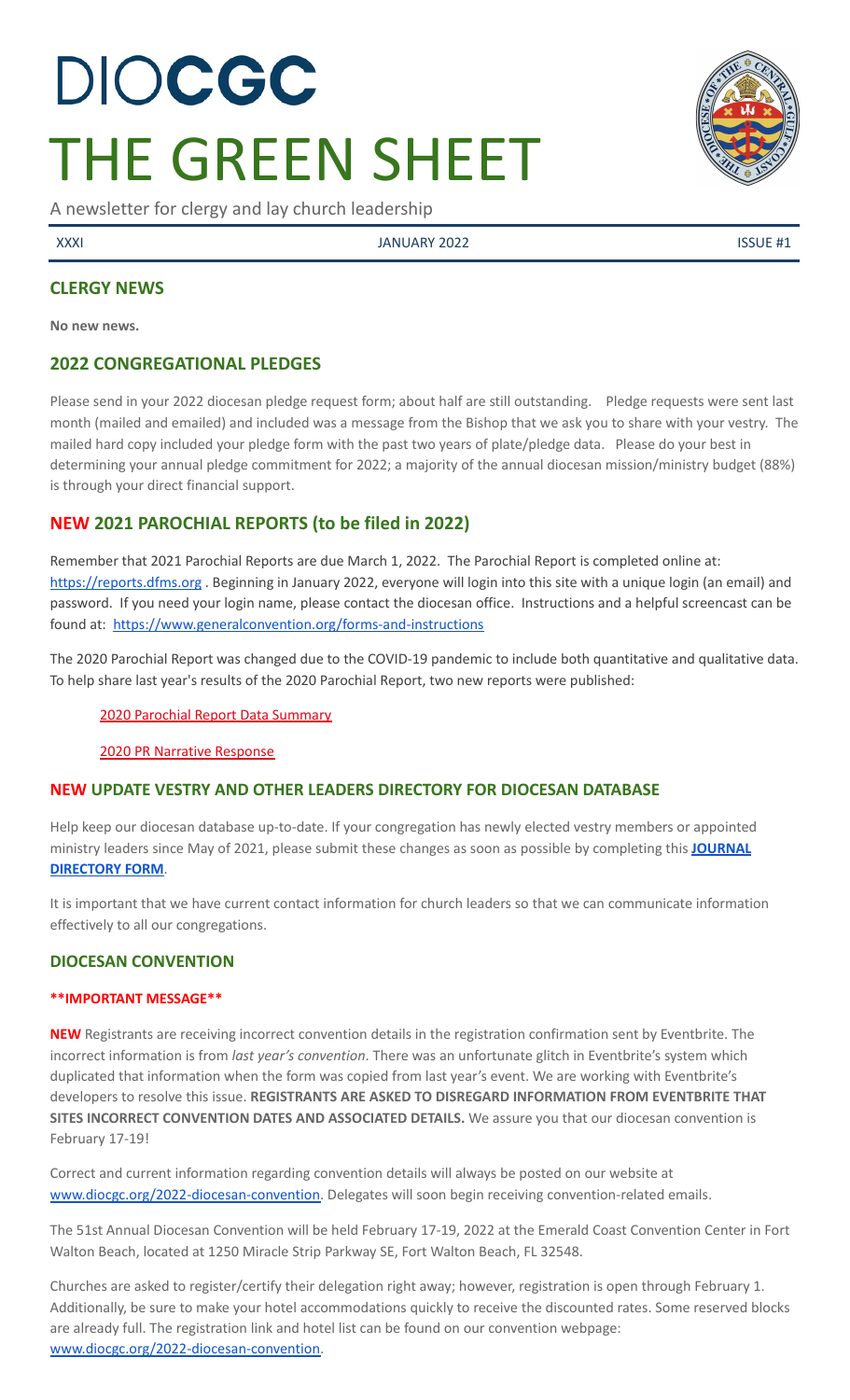Standing Committee member nominations are now closed.

*At the bottom of this document* you will find an ongoing timeline for important items due leading up to the convention. Note items with an asterisk are established per diocesan canons.

#### **NEW SHOW US SOMETHING GOOD - CONVENTION EXHIBITORS WANTED!**

What is your parish doing that is bringing some good into this world? What is one thing your parish is doing to reach out into the community, invite folks to experience the goodness of God's love, and then go deeper? Share the story of life-giving goodness taking place in your corner of the world with a convention exhibit! Maybe it is a food pantry, seniors activities, a great prayer group, music series, meaningful community partnerships or creative Sunday school offering. Whatever your parish, partner organization or program is doing, your Dio CGC family wants to hear about it. Come share your good news at Diocesan Convention by hosting an exhibit table. We have single and shared table space available as well as the option for electrical outlets. Cost per exhibitor not attending as a delegate is \$30 per person. You can register using **THIS [LINK](https://www.eventbrite.com/e/2022-diocesan-convention-non-delegate-attendee-registration-registration-221540823567)** or contact The Rev. Lydia Johnson at [Lydia@diocgc.org.](mailto:Lydia@diocgc.org)

# **NEW DIOCESAN CYCLE OF PRAYER NOW AVAILABLE**

The 2022 Diocesan Cycle of Prayer is now available at [www.diocgc.org/cycle-of-prayer.](http://www.diocgc.org/cycle-of-prayer)

### **UPDATE CURSILLO RESCHEDULED**

Due to the rapid rise in Covid-19 infections, Cursillo #166 is rescheduled to March 10-13, 2022 (originally planned for January 20-23). The Pilgrims have been asked to email the Cursillo Registrar at [cursillocgc@gmail.com](mailto:cursillocgc@gmail.com) if they wish to attend the rescheduled Cursillo.

See the Cursillo [website](https://www.coastalpilgrims.com/) for more information.

#### **MOURNER'S PATH FACILITATOR TRAINING**

The Episcopal Diocese of the Central Gulf Coast is hosting a Mourner's Path facilitator's training at Beckwith, March 17-19, 2022. Walking the Mourner's Path is a grief program founded out of the need to answer the question, "Where is God in my pain?" The program partners with faith communities around the country to help them reach out and serve those who grieve in their church and their communities. To learn more about the program and training, visit [www.mournerspath.com](http://www.mournerspath.com) or contact the Rev. Dr. Joy Blaylock at [joyblaylock@diocgc.org.](mailto:joyblaylock@diocgc.org)

[REGISTRATION](https://drive.google.com/file/d/1Dt48JlePEscAYYoSU4L_Ks6QRdMZcK_M/view?usp=sharing) FORM BECKWITH [ACCOMMODATIONS](https://events.r20.constantcontact.com/register/eventReg?oeidk=a07eiszh7o61fcdcbbc&oseq=&c=&ch=) FORM

Registration fee:

- \$250 early registration for registrations made before January 27, 2022
- \$350 for registrations received after January 27, 2022
- \$400 for registrations received after February 17, 2022

Beckwith Accommodations fees:

- \$325 single occupancy hotel room
- \$255 double occupancy hotel room

### **CHANGES TO THE ONLINE SAFEGUARDING / RISK MANAGEMENT SYSTEM**

Our Safeguarding system has migrated to a new platform. The name of this program changed from "Armatus" to "Praesidium Academy." Administrators and anyone who has taken modules in the system with an active email should have received an email directly from Praesidium Academy with login information. Courses have been updated and you will find the system easier to navigate. If your coursework is over 4 years old, it may be considered dated/expired and may not have been moved over into your new account.

As we will be reviewing the new courses and updating the landing pages once we have access, additional information will be sent to parishes shortly. In addition, we'll check in with all Safeguard Administrators once they have had the opportunity to take tutorial videos and review the system. After we get up to speed, we'll be available to answer any additional questions on how to navigate, run reports, sign new members including updates on our overall Safeguarding/Risk Management Policy currently being modified.

If you have any questions, please contact Mary Poss or Dwight Babcock at 850-434-7337.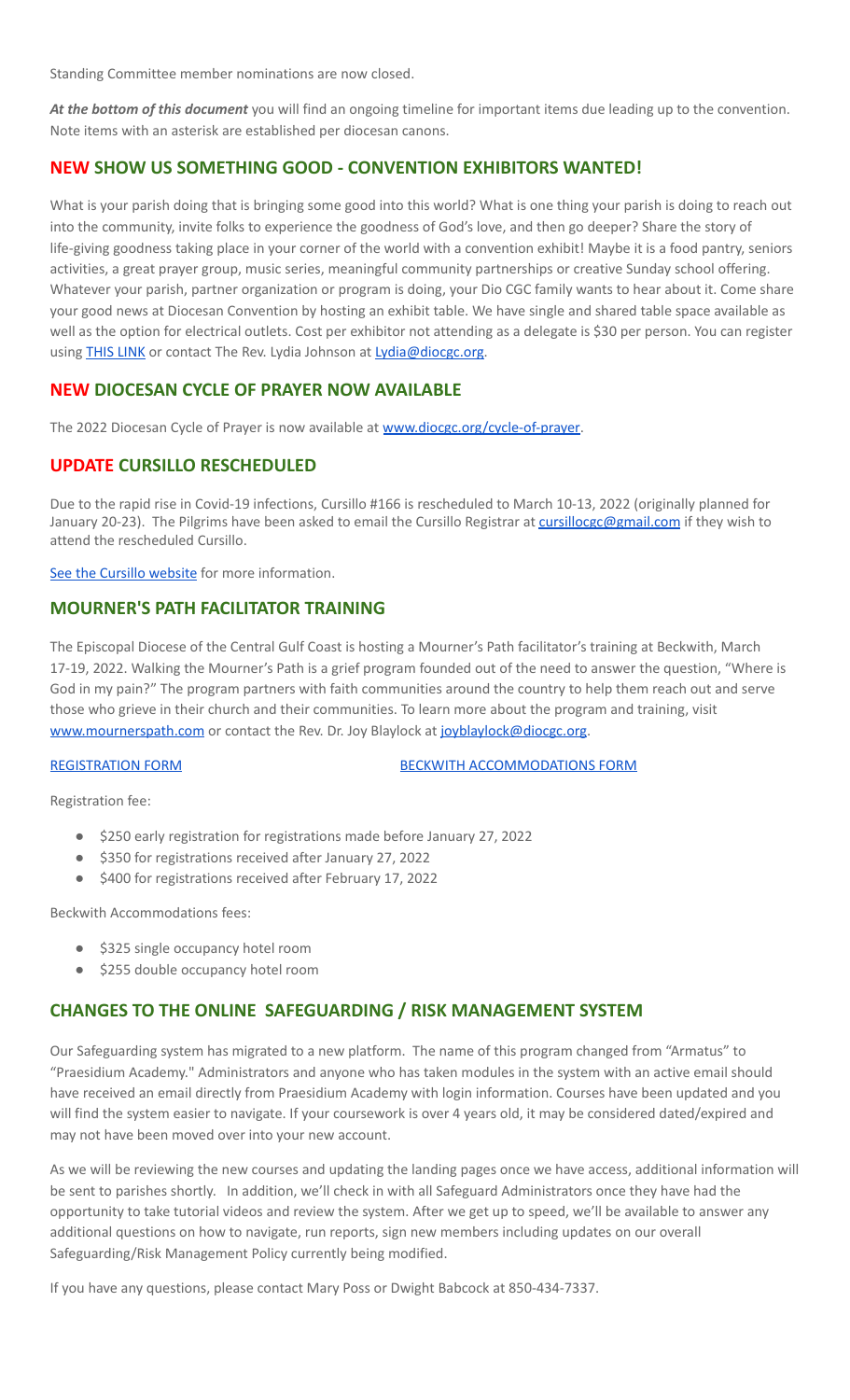# **2021 LOGIN CREDENTIALS FOR TENS STEWARDSHIP MATERIALS**

We are a diocesan member of TENS, The Episcopal Network for [Stewardship.](https://www.tens.org/) With our membership comes the ability for all of our churches to use the materials advertised by TENS. They include all the printable materials and resources for an eight-week giving campaign. This year's materials combined with the ZOOM workshops in July and August will help you and your congregation navigate these new times, using technical and pastoral best practices. Please download the tools through the members portal and invite your stewardship teams to sign up for workshops.

The login credentials change each year for members. LOGIN at: <https://www.tens.org/annual-pledge-campaigns/every-perfect-gift-2021/>

*2021 Password: James1:17 (Note: a username is no longer required.)*

#### **INSURANCE UPDATES**

- Retiree Annual Enrollment closed out Friday, November 12. In 2022 Medicare Supplement Plan will be changing to a Group Medicare Advantage PPO plan. With this change, CPG will provide retirees with additional benefits at a lower cost. You can select one of two options (Premium or Comprehensive) during annual enrollment. However, if you do nothing, you will automatically be moved into the Premium plan.
- Please visit our website for additional insurance info:
	- [CONGREGATIONAL](https://www.diocgc.org/congregational-resources) RESOURCES
	- Risk Management & Insurance Basics for Religious Organizations [\(recommended\)](https://2f23db9c-81c0-437f-88c1-0d3b99fdb03d.filesusr.com/ugd/ca270f_0fc945a39bad470191c4075c97602c08.pdf)
	- Safety and Insurance Handbook for Churches [\(recommended\)](https://2f23db9c-81c0-437f-88c1-0d3b99fdb03d.filesusr.com/ugd/4525a9_6b89020a60b040f49e2f7feb44b56873.pdf)
	- 2021 Federal Reporting [Requirements](https://www.cpg.org/globalassets/documents/publications/tax-2021-federal-reporting-requirements-for-episcopal-churches.pdf) for Episcopal Churches

#### **REMINDERS:**

- Annual Imputed Income Letters were mailed out early December to the attention of "payroll" for clergy W-2's.
- As noted earlier, your annual church financial audit was due to the diocesan office by September 1 (per Canons). We fully understand if you are delayed due to COVID closure/distancing difficulties. We ask that you notify Kim or Dwight to provide a status of when you plan to complete your audit. Thank you to those churches that have completed your audit or checked in with us. Remember that without a current Audit on file, you might not be approved to take out a church loan or conduct a property transaction.

### **CONGREGATIONS IN TRANSITION (as of 1/1/2022)**

| Andalusia, St. Mary's               | Interim in place, receiving names            |
|-------------------------------------|----------------------------------------------|
| Gulf Breeze, St. Francis            | Interim in place - profile on parish website |
| Magnolia Springs, St. Paul's Chapel | Interim in place, developing profile         |
| Niceville, St. Jude's               | Interim in place - profile on parish website |
| Pensacola, Holy Cross               | Seeking associate                            |

**Please do not contact the openings directly.** For information, please contact: The Rev. Massey Gentry, Canon to the Ordinary, at [mgfairhope@gmail.com](mailto:mgfairhope@gmail.com) or (251) 459-4169.

#### **JOB POSTINGS** Submit a job [posting](https://www.emailmeform.com/builder/form/0cZqC653GdH24p01aWQDfUh)

There are no job postings at this time.

### **LEARN - PRAY - ACT RESOURCES**

As a recommitment to our work of Becoming Beloved Community, the Commission on Racial Justice & Reconciliation gathered resources for us to do this work. You can find the resources at [www.diocgc.org/learn-pray-act.](http://www.diocgcorg/learn-pray-act)

#### **LINK TO SUBSCRIBE TO DIOCESAN EMAIL LIST**

We would be so grateful if you would consider adding the link below to your regular church communications and on your websites so that members can subscribe and stay connected to news from around the diocese. Thank you! **[SUBSCRIBE](https://visitor.r20.constantcontact.com/manage/optin?v=001ytzJgXCdPi7CMeRPYjkgWfph8ra8dQJmJ_jgoEJDuFPyjC3HarXiwlhH4JN80K9kNItCddcGgXt-VrglBC4Vvq3YhpG1ym5vnWRlozzk8WJwXJycFplGhx-zzZ96rxkiXY6YLv6vWkWPagBVarHUDKt3SmSUagqj) TO DIOCESAN [COMMUNICATIONS](https://visitor.r20.constantcontact.com/manage/optin?v=001ytzJgXCdPi7CMeRPYjkgWfph8ra8dQJmJ_jgoEJDuFPyjC3HarXiwlhH4JN80K9kNItCddcGgXt-VrglBC4Vvq3YhpG1ym5vnWRlozzk8WJwXJycFplGhx-zzZ96rxkiXY6YLv6vWkWPagBVarHUDKt3SmSUagqj) or Text DIOCGC to 22828.**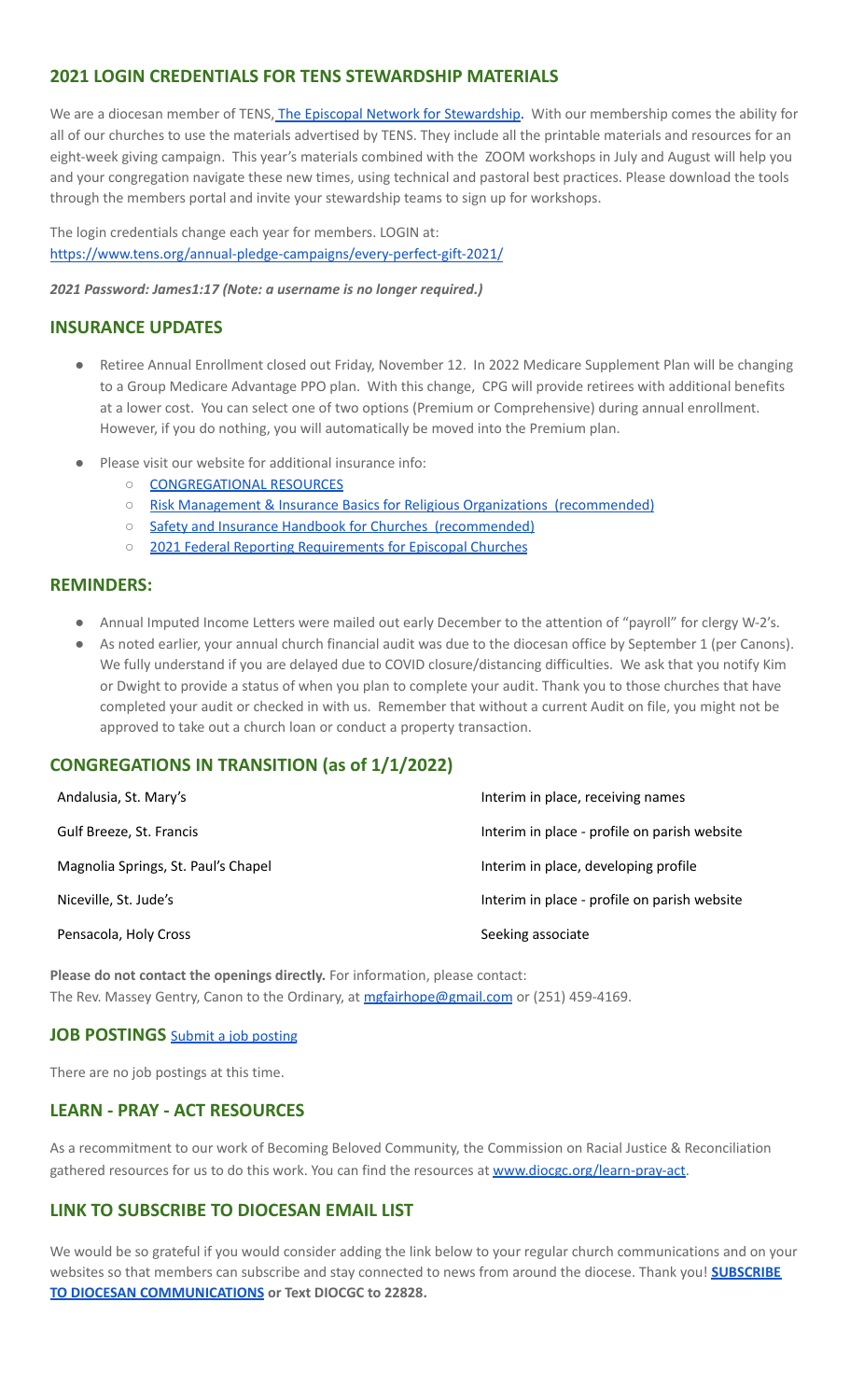### **MUSIC LICENSING**

If your church offers music during services, it is important to follow all copyright guidelines, which include maintaining a license to perform, broadcast, or print copyrighted music. Review your church's licensing agreements, and be sure to add the streaming option if you are broadcasting services online. Recommended licensing companies include One [License](https://onelicense.net/), Christian Copyright Licensing [International\(](https://us.ccli.com/)CCLI), Christian [Copyright](https://christiancopyrightsolutions.com/) Solutions.

#### **CYCLES OF PRAYER FOR DIOCESE AND PRISON MINISTRY**

Congregations are asked to include both our Diocesan Cycle of Prayer and our Prison Ministry Cycle of Prayer in their Prayers of the People, newsletters, and/or bulletins. Both are available at [www.diocgc.org/cycle-of-prayer](http://www.diocgc.org/cycle-of-prayer).

#### **BOOKMARK THE DIOCESAN CALENDAR**

Stay up-to-date on diocesan events by bookmarking our calendar: [https://www.diocgc.org/calendar-of-events.](https://www.diocgc.org/calendar-of-events)

#### **COMMUNICATIONS QUICK LINKS**

Submit an article for [publication](http://www.emailmeform.com/builder/form/XqOP984Ae60c8m6ynr) Submit a [church/community](http://www.emailmeform.com/builder/form/eOM4Bb6VTb78y20Wrapf8) event Submit a job [posting](https://www.emailmeform.com/builder/form/0cZqC653GdH24p01aWQDfUh)

#### **UPCOMING DIOCESAN EVENTS**

| <b>WHAT</b>                                  | <b>WHEN</b> | <b>WHERE</b>                              |
|----------------------------------------------|-------------|-------------------------------------------|
| <b>Commission on Prison Ministry Meeting</b> | Jan 20      | Duvall Center                             |
| Happening #59 - Youth Staff Training         | Jan 28-30   | <b>Beckwith</b>                           |
| Pre-Convention Meeting for Delegates         | Jan 30      | Zoom<br>Link will be emailed 3 days prior |
| Happening #59                                | Feb 4-6     | <b>Beckwith</b>                           |
| 51st Diocesan Convention                     | Feb 17-19   | Zoom and Fort Walton Beach                |

#### **BISHOP RUSSELL'S SCHEDULE**

| <b>WHAT</b>                                  | <b>WHEN</b>   | <b>WHERE</b>                     |
|----------------------------------------------|---------------|----------------------------------|
| Visitation                                   | Jan 2         | St. Patrick's, Panama City       |
| General Convention Governance Committee mtg  | Jan 5         | ZOOM                             |
| Celebration of New Ministry [David Clothier] | Jan 6         | Epiphany, Crestview              |
| Cursillo #166 Staff Training                 | Jan 8         | <b>ZOOM</b>                      |
| School for Ministry class                    | Jan 8         | <b>Duvall Center</b>             |
| Visitation                                   | Jan 9         | St. John's Monroeville           |
| Baptized for Life Workshop                   | Jan 11        | <b>ZOOM</b>                      |
| <b>COM Nominees' final sessions</b>          | Jan 14-15     | <b>Beckwith</b>                  |
| Visitation                                   | Jan 16        | Nativity, Dothan                 |
| Martin Luther King Community Worship Service | Jan 16 pm     | St. James, Fairhope              |
| Martin Luther King Day                       | Jan 17        | Office Closed                    |
| Baptized for Life Workshop                   | <b>Jan 18</b> | <b>ZOOM</b>                      |
| Capital Campaign Cabinet mtg                 | Jan 19        | St. Cyprian's, Pensacola/ZOOM    |
| <b>Wednesday Visitation</b>                  | Jan 19 pm     | Grace Church, Panama City, Beach |
| Gathering of Leaders Conference              | Jan 24 - 26   | Camp McDowell                    |
| Capital Campaign Cabinet mtg                 | <b>Jan 26</b> | ZOOM                             |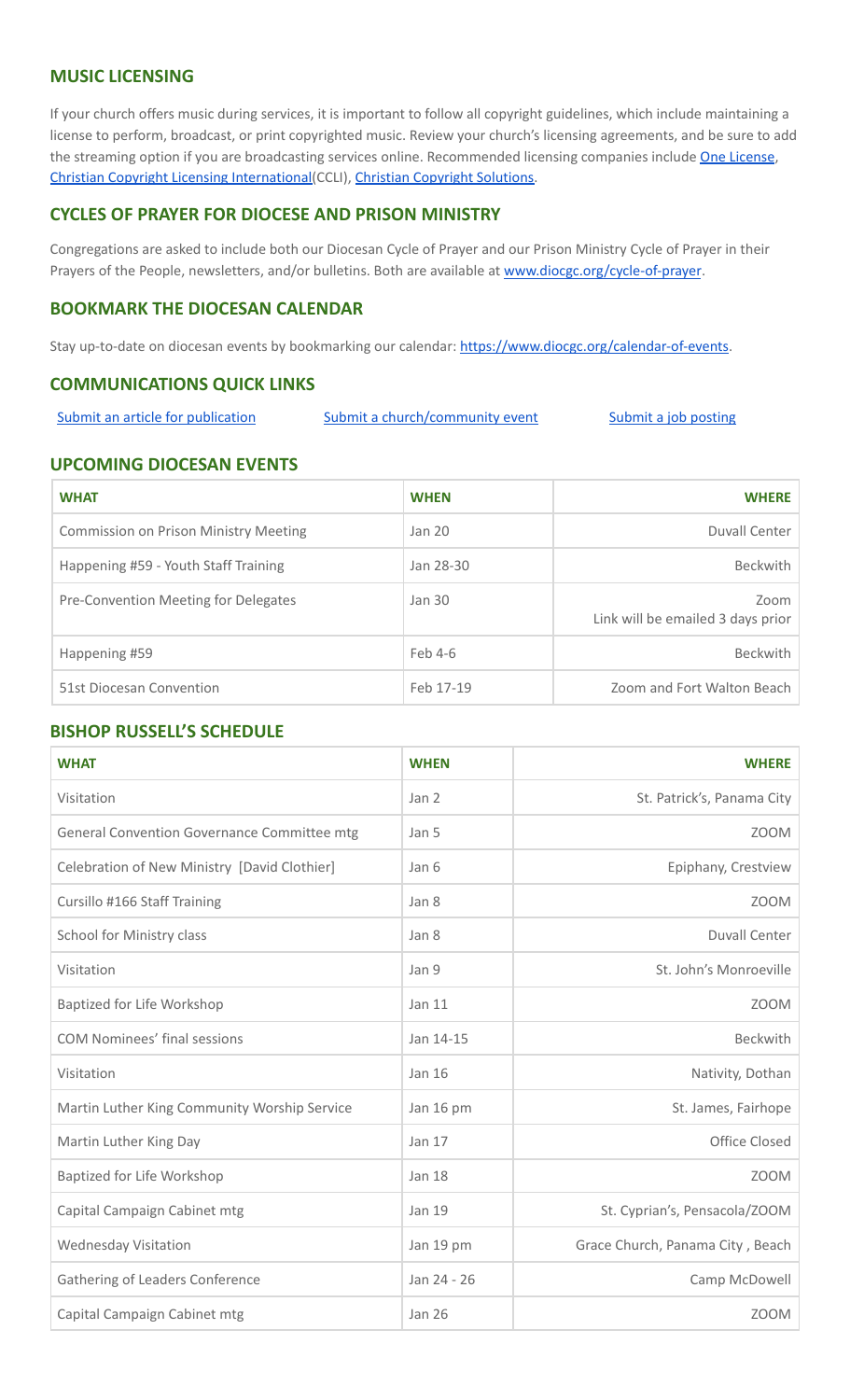| CGC General Convention Deputies mtg | Jan 29 | ZOOM                  |
|-------------------------------------|--------|-----------------------|
| Visitation                          | Jan 30 | Trinity, Apalachicola |

# **51ST ANNUAL DIOCESAN CONVENTION TIMELINE**

| <b>WHAT</b>                                          | <b>WHEN</b>           | <b>WHERE/HOW</b>                                                                        |  |
|------------------------------------------------------|-----------------------|-----------------------------------------------------------------------------------------|--|
| <b>Initial Convention Information Packet</b><br>sent | Early November        | Emailed by Diocesan Office to Clergy and Senior<br>Wardens                              |  |
| <b>90 Days Until Convention</b>                      |                       |                                                                                         |  |
| *Resolutions to Amend Canons due                     | November 19           | <b>CLOSED</b>                                                                           |  |
| Convention Registration opens                        | December 3            | www.diocgc.org/convention-registration                                                  |  |
| <b>60 Days Until Convention</b>                      |                       |                                                                                         |  |
| *Certificate of Lay Delegates due                    | December 19           | Certify using Registration link                                                         |  |
| *Resolutions to Amend Canons posted                  | December 19           | No resolutions submitted                                                                |  |
| <b>45 Days Until Convention</b>                      |                       |                                                                                         |  |
| *General Resolutions due                             | January 3, 2022       | <b>CLOSED</b>                                                                           |  |
|                                                      |                       |                                                                                         |  |
| <b>30 Days Until Convention</b>                      |                       |                                                                                         |  |
| <b>Standing Committee Nominations due</b>            | January 10, 2022      | <b>NOMINATION FORM</b>                                                                  |  |
| *General Resolutions posted                          | January 18, 2022      | No resolutions submitted                                                                |  |
| <b>Other Items</b>                                   |                       |                                                                                         |  |
| Commission/Committee Budget requests                 | <b>TBD</b>            | Submit to <i>dwight@diocgc.org</i>                                                      |  |
| Pledge Reports mailed                                |                       | Hard copy mailed: 12/3. Emailed 12/6 by<br>Diocesan Office to Clergy and Senior Wardens |  |
| Pledge Reports due                                   | Due by end of January | Submit to <i>dwight@diocgc.org</i> and /or<br>kim@diocgc.org                            |  |
| <b>Commission/Committee Nominations</b><br>due       | <b>TBD</b>            | Link will be provided                                                                   |  |
| Commission/Committee Reports due                     | January 17, 2022      | Submit to jenn@diocgc.org                                                               |  |
| <b>Pre-Convention Meeting</b>                        | January 30, 2022, 4pm | Zoom                                                                                    |  |
| Convention Study Packet sent                         | February 3, 2022      | Emailed by Diocesan Office to Clergy and Lay<br>Delegates; posted on diocgc.org         |  |

\*denotes canonically required item